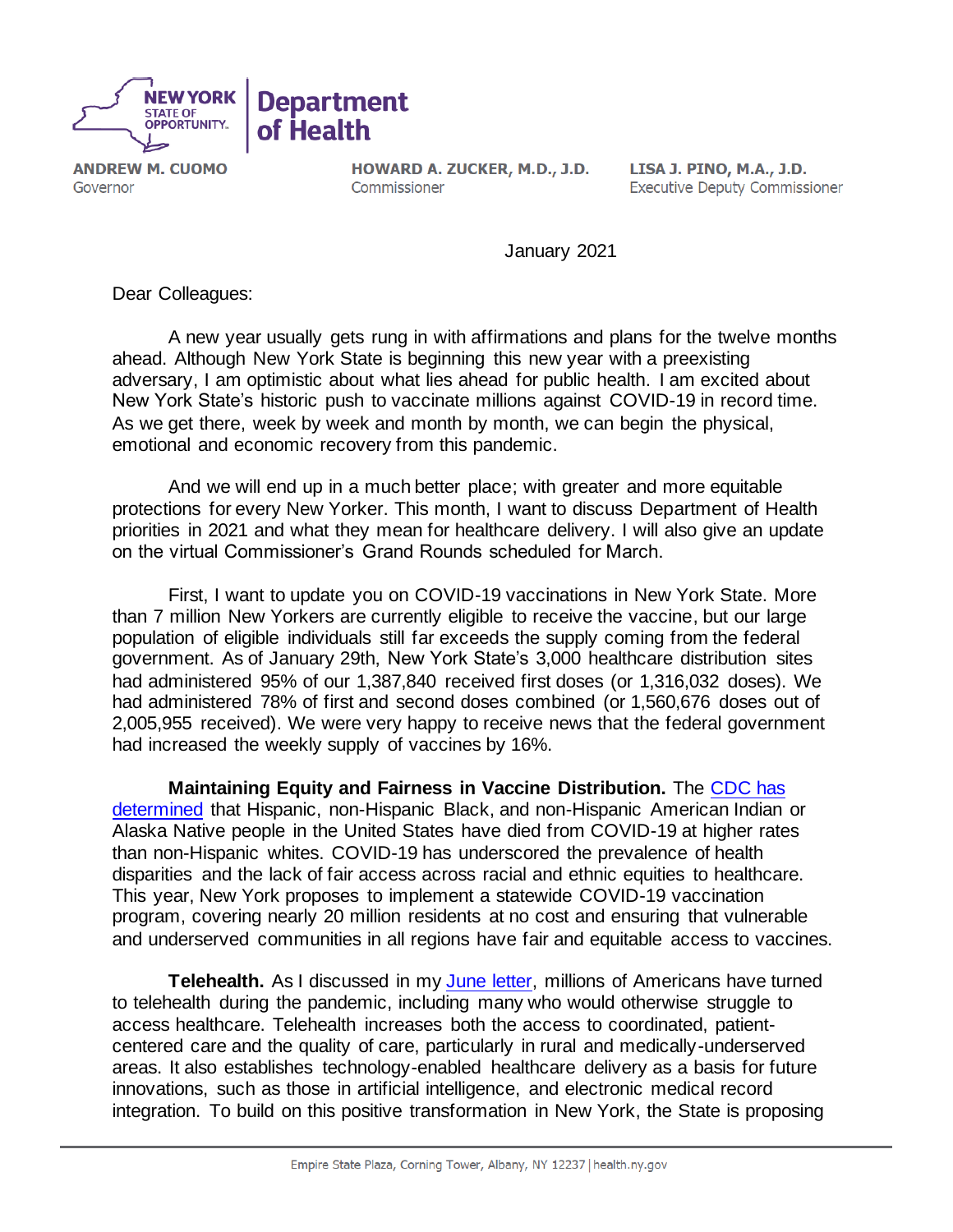telehealth reforms that will lower costs, enhance care for vulnerable populations, and increase access to telehealth services.

Through comprehensive regulatory reform, we will expand covered telehealth providers and reimbursement for patient monitoring, eliminate obsolete location requirements, integrate telehealth into the Statewide Health Information Network for New York (SHIN-NY), and require telehealth in commercial insurance and the expansion of access to mental health and addiction services. We will also increase training and education opportunities, establish a pilot telehealth program for vulnerable populations, require insurers to offer e-Triage and Virtual Emergency Department, and allow insurers to satisfy contractual care management requirements with telehealth solutions.

**Help for Mental Illness and Substance Abuse.** This pandemic has exacerbated serious challenges posed by mental illness and substance abuse. The Department has determined that we can better address these critical needs—both during the pandemic and after—by coordinating and aligning services. That is why in 2021 New York State will authorize the Department of Health, the Office of Addiction Services and Supports, and the Office of Mental Health to establish a single, integrated license for outpatient mental health, substance use, and physical health services. In practical terms, that means New Yorkers can receive any and all of the services they need in one location.

**Fast-Tracking Innovative Protections against Infectious Diseases.** Another State priority is a collaboration between Empire State Development and private biomedical experts to establish a New York State Infectious Diseases Resiliency Commercialization Fund. The Department will advise on this important effort. New York State is fortunate to have thriving life sciences, biotechnology, and biodefense industries with research and development investments totaling \$40 million. With Department guidance, this new initiative will identify and help fast-track promising innovations that protect against emerging infectious diseases and other public health threats.

**Building a Public Health Corps.** In 2021, the State will work to create a New York Public Health Corps, members of which will receive an intensive public health training developed by Cornell University. These fellows will range from public health, nursing, medical, and pharmaceutical students, from undergraduate to doctoral level, as well as retired medical professionals and volunteer first responders. We will build on this Public Health Corps model, recruiting and training public health professionals to serve the State in any future crisis. The new Public Health Corps will enable New York to build a public health emergency response capacity that lasts beyond COVID-19 by preparing a new generation to respond to the next crisis that may compromise our health and safety.

**Commissioner's Grand Rounds.** Cancer survivors often have unique care needs because of the continuing effects of the disease and treatment on their health,